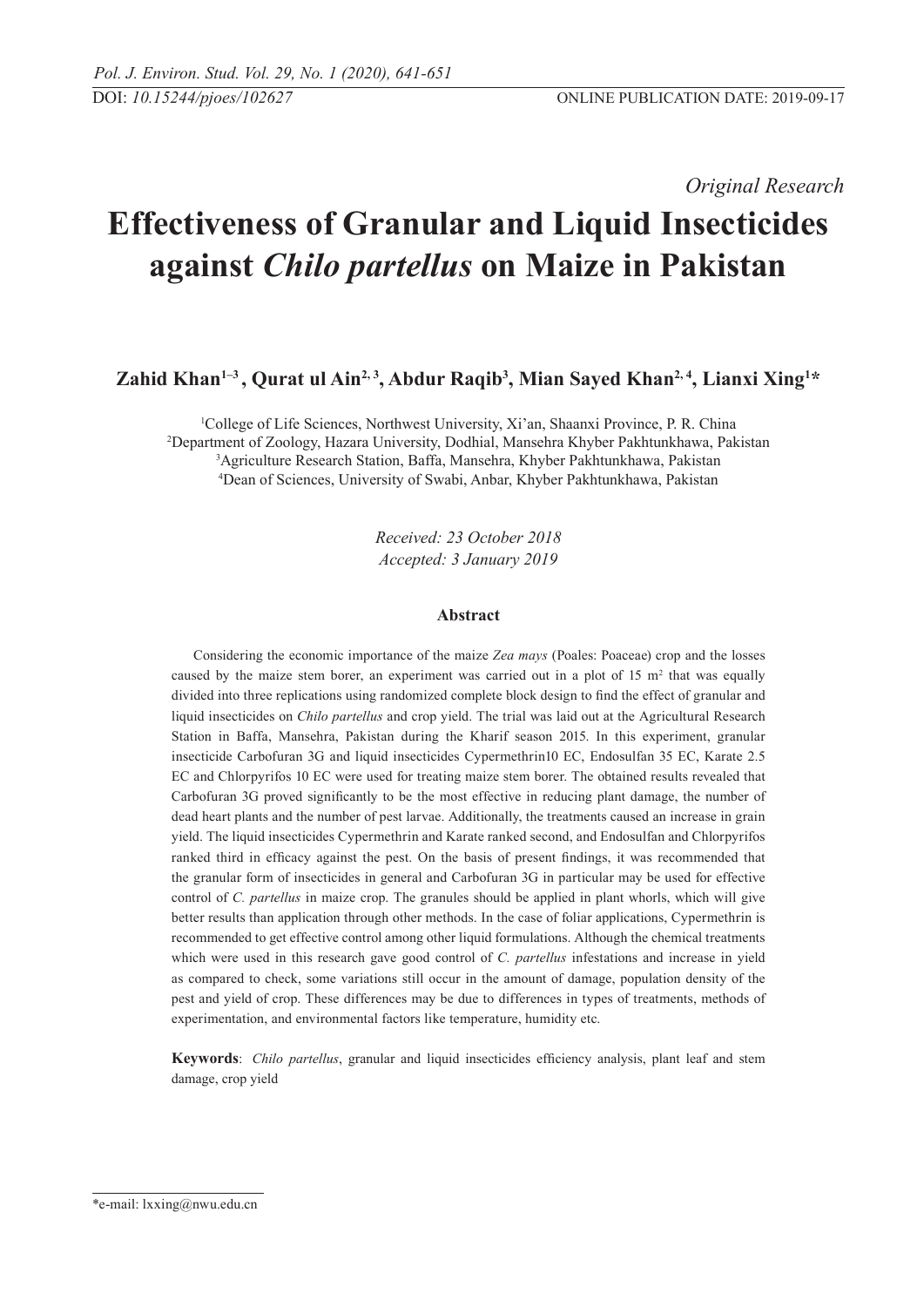#### **Introduction**

Maize crop ranks third after rice and wheat in Pakistan, and second in Khyber Pakhtunkhwa [1-2]. In Pakistan, 4.8% of the total cropped area consists of maize, which is grown on 0.939 million hectares with total annual grain production of 3.34 million tons, which made an average grain yield of 3.56 tons per ha [3-6]. Maize crop has high yield capacity but it is affected by nematodes, weeds, insect pests, birds and diseases [7-9]. Important insect pests are weevils, beetles, grain borers, root worms and virus vectors such as leafhoppers and aphids [10-12]. *Chilo partellus* damaged the crop up to 75% [13-15]. Damage or larval feeding to the developing point of maize plants results in "dead hearts", which is significant during the first 2-3 weeks after seedlings emerge [16-17]. This type of feeding is described by pin holes and window panes [18-19]. Maize stem borer grows constantly throughout the year when host plants exist and temperature is favorable for their development.

Prevented infestation of *C. partellus* by chemical insecticides, mostly granular formulations at whorl or soil application [20-22] and as well as some liquid form of insecticides, is also recommended in order to avoid the target pests [23-24]. The crop fails completely due to severe infestation at seedling, vegetative growing, flowering and post-harvest stage [25-26]. Present studies were planned in order to achieve the following objectives:

- Find the comparative effects of granular and liquid insecticides against *Chilo partellus.*
- Determine the efficacy of the tested chemicals on crop yield.

## **Materials and Methods**

### Study Area

The geographical location and position of the study area was Mansehra District of Khyber Pakhtunkhwa, which consists of three tehsils, namely Mansehra, Balakot and Oghi. The district is located from 72º-49´ to 74º-08´ east longitudes and 34º-14´ to 35º-11´ north latitudes. The entire area of this region is 4579 square kilometers. Mansehra makes its border in the east to Muzaffarabad District, in the north to Battagram District, in the west to Buner District and in the south to Abbottabad District [27].

To find the comparative effects of granular and liquid insecticides against *C. partellus* and to determine the efficacy of the tested chemicals on crop yield, an experiment was carried out during the 2015 cropping season at the Agricultural Research Station, Baffa, Mansehra, Pakistan.

#### Field Preparation

Local maize variety BS1 was sown in a randomized complete block design (RCBD). The size of the experimental trial was  $15 \text{ m}^2$ . It has three replications and each replication was divided into six plots for application of the respective treatments. Each plot was comprised of four rows, and row-to-row distance was kept at 75 cm and plant-to-plant was 20 cm.

#### Sowing of Seed

Sowing was done on June 26, 2015 by putting a single seed in the individual holes. Germination started after 3 days.

#### **Treatments**

On the appearance of infestation, the liquid insecticides that were Cypermethrin, Endosulfan, Karate and Chlorpyrifos were sprayed as per the dosage given in Table 2. However, the granular insecticide (Carbofuran) was applied through leaf whorls after 15 days of germination when the crop was more than 4 leaf stage.

#### Infestation and Data Collection

The data recording was started one week after spray and continued at weekly intervals until the harvest of the crop. For this purpose, the central two rows per replicated plot were selected for observation

Table 1. Trade and common names of the pesticides belonging to manufacturer companies.

| Common name           | Trade name | IUPAC name                                                                                                                    | Manufacturer<br>Companies |
|-----------------------|------------|-------------------------------------------------------------------------------------------------------------------------------|---------------------------|
| Cypermethrin          | Arrive     | [cyano-(3-phenoxyphenyl)methyl] 3-(2,2-dichloroethenyl)-2,2-<br>dimethylcyclopropane-1-carboxylate                            | <b>FMC</b> United         |
| Endosulfan            | Thiodan    | 6,7,8,9,10,10-Hexachloro-1,5,5a,6,9,9a-hexahydro-6,9-methano-<br>2,4,3-benzodioxathiopin-3-oxide                              | <b>Bayer Cop Sciences</b> |
| Lambda<br>cyhalothrin | Karaty     | [cyano-(3-phenoxyphenyl)methyl](1R,3R)-3-[(Z)-2-chloro-3,3,3-<br>trifluoroprop-1-enyl]-2,2-dimethylcyclopropane-1-carboxylate | Syngenta Pakistan         |
| Chlorpyrifos          | Lorsban    | O,O-Diethyl O-3,5,6-trichloropyridin-2-yl phosphorothioate                                                                    | Dow AgroSciences          |
| Carbofuran            | Furadan    | 2,3-dihydro-2,2-dimethyl-7-benzofuranyl methylcarbamate                                                                       | <b>FMC</b> United         |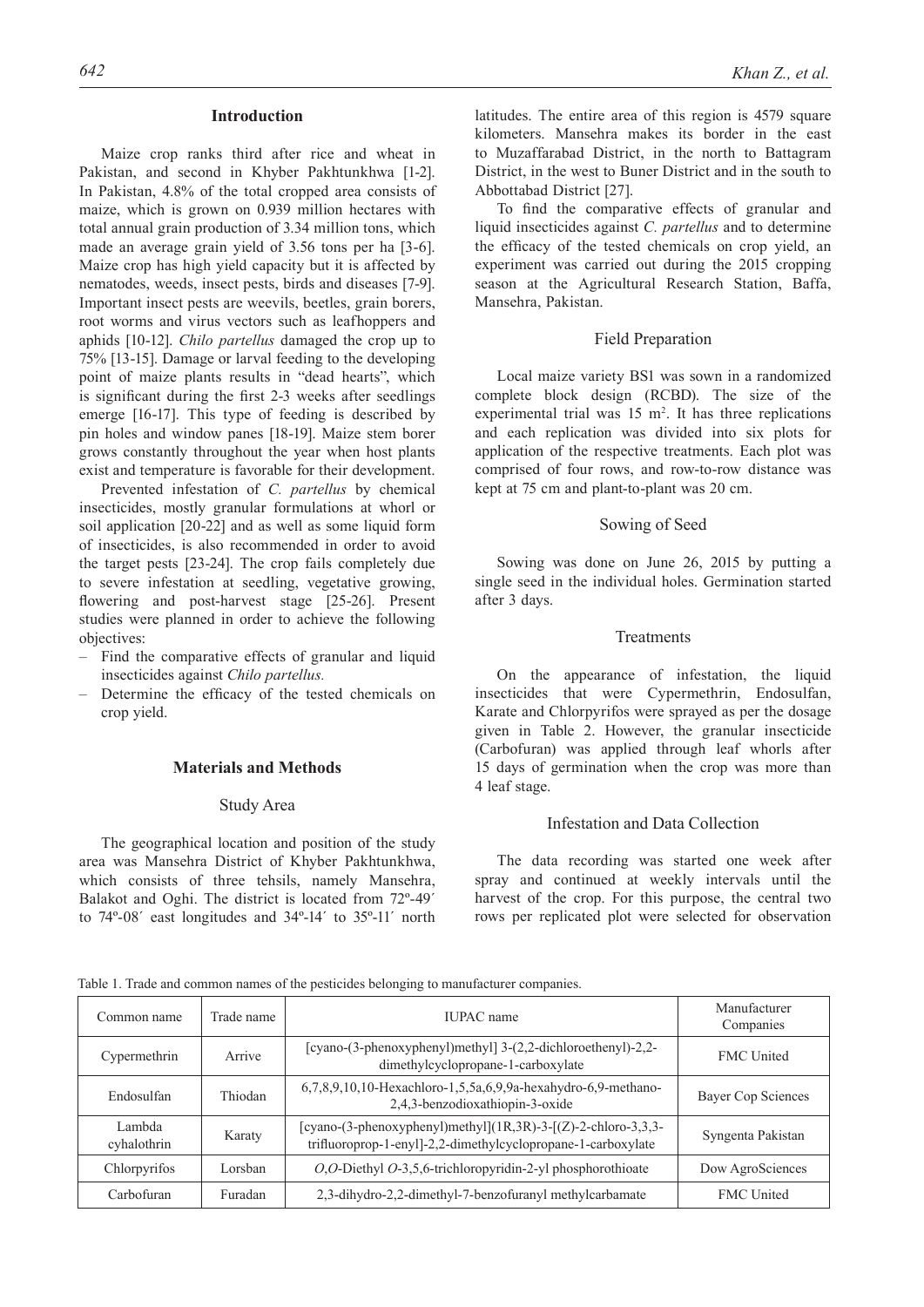| S. No          | Treatments             | Dose/ha            | Dose/plot       | Methods of application |  |
|----------------|------------------------|--------------------|-----------------|------------------------|--|
| T <sub>1</sub> | Cypermethrin 10 EC     | $500$ ml/ha        | $0.75$ lit/plot | Foliar spray           |  |
| T <sub>2</sub> | Endosulfan 35 EC       | $500$ ml/ha        | $0.75$ lit/plot | Foliar spray           |  |
| T <sub>3</sub> | Carbofuran 3G          | $20 \text{ kg/ha}$ | $30$ g/plot     | Whorl                  |  |
| T <sub>4</sub> | Karate 2.5 EC          | $500$ ml/ha        | $0.75$ lit/plot | Foliar spray           |  |
| T <sub>5</sub> | Chlorpyrifos 40 EC     | $500$ ml/ha        | $0.75$ lit/plot | Foliar spray           |  |
| T <sub>6</sub> | Check (zero treatment) |                    |                 |                        |  |

Table 2. Detail of the treatments applied against *Chilo partellus* in maize crop.

of larvae, dead hearts and plant damage. The record of effectiveness of the treatments was based on infestation levels of the *C. partellus.* Five plants per plot were inspected at each observation in order to find any infestation symptoms such as holes in the leaves and stem, faeces on the plant parts, the presence of larvae and dead hearts. All the affected plants were tagged for future observation until harvesting of the crop.

#### Formula for Data Sampling

The experimental field area of  $15 \text{ m}^2$  was divided into three replications of equal size. Each one was divided into six plots, on which five different types of chemicals were applied and one was kept free of chemical as check, so for each data sampling of insect pests, five plants were randomly selected in each plot's two central lines and formulated as follows:

$$
r1 = (p1 + p2 + p3 + p4 + p5),
$$
  
\n
$$
r2 = (p1 + p2 + p3 + p4 + p5),
$$
  
\n
$$
r3 = (p1 + p2 + p3 + p4 + p5)
$$
  
\n
$$
r1 = (p1 + p2 + p3 + p4 + p5)/5,
$$
  
\n
$$
r2 = (p1 + p2 + p3 + p4 + p5)/5,
$$
  
\n
$$
r3 = (p1 + p2 + p3 + p4 + p5)/5
$$

Mean = 
$$
(r1 + r2 + r3)/3
$$

#### Statistical Analysis

To evaluate yield of the treated and untreated crop, ears from the selected plants were collected, counted and weighed properly. Grain moisture was determined before shelling of the ears. Weight of the grains and cobs were recorded separately after shelling. The recorded data were averaged and compiled in the form of tables. The statistical analyses were performed by using ANOVA of Grap Pad prism 5 to elaborate upon the results.

#### **Results and Discussion**

## Infestation of *Chilo partellus*

Efficacy of the tested granular and liquid insecticides was determined on the basis of the prevalence of larval infestation on the plant. Three types of observations were performed carefully in order to obtain accurate results with minimum error.

The results in Table 3 indicate that the average number of larvae in the plots treated with Cypermethrin 10 EC were in the range of 0.07 ( $1<sup>st</sup>$  data) and 0.33 ( $6<sup>th</sup>$ data) larvae per plant. The populations on the  $2<sup>nd</sup>$ ,  $3<sup>rd</sup>$ and 8th observations were equal, i.e., 0.13 larvae per plant. Similarly, the number of larvae per plant on the  $4<sup>th</sup>$ ,  $5<sup>th</sup>$  and  $9<sup>th</sup>$  data was 0.20 followed by 0.27 larvae recorded on the 7<sup>th</sup> data as compared with check plots.



Fig. 1. Control of *Chilo partellus* with granular and liquid insecticides.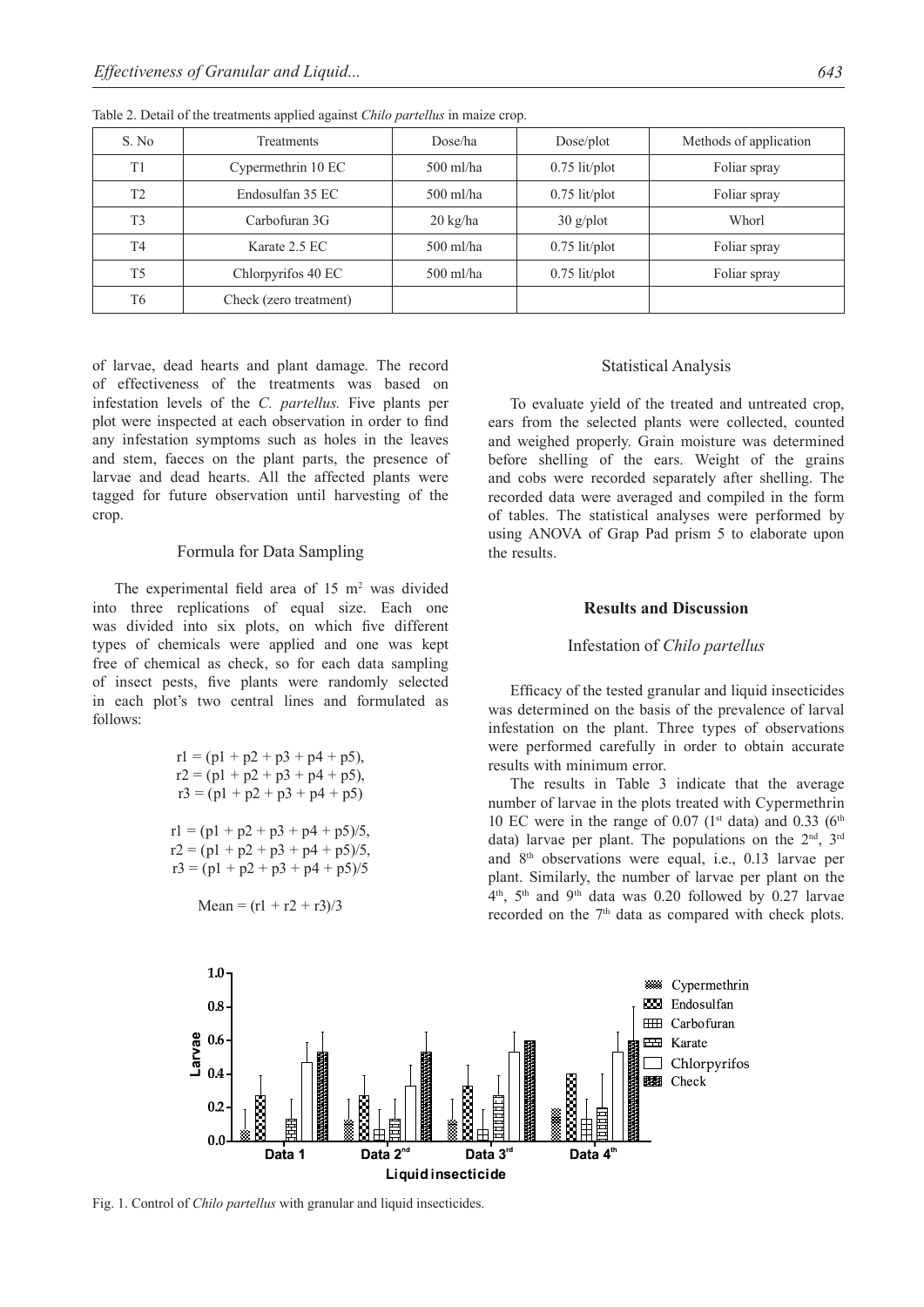| <b>CT</b>   | $1st$ data       | 2 <sup>nd</sup> data | 3 <sup>rd</sup> data | $4th$ data       | $5th$ data       | 6 <sup>th</sup> data | $7th$ data       | 8 <sup>th</sup> data | 9 <sup>th</sup> data | Avg  |
|-------------|------------------|----------------------|----------------------|------------------|------------------|----------------------|------------------|----------------------|----------------------|------|
|             | $0.07a \pm 0.12$ | $0.13a \pm 0.12$     | $0.13b \pm 0.12$     | $0.20a \pm 0$    | $0.20c \pm 0.20$ | $0.33c \pm 0.12$     | $0.27a \pm 0.12$ | $0.13 \pm 0.12$      | $0.20a \pm 0.0$      | 0.18 |
| $T_{2}$     | $0.27 \pm 0.12$  | $0.27 \pm 0.12$      | $0.33 \pm 0.12$      | $0.40 \pm 0$     | $0.33b \pm 0.12$ | $0.47b \pm 0.12$     | $0.47 \pm 0.23$  | $0.27 \pm 0.23$      | $0.27 \pm 0.12$      | 0.34 |
|             | $0c\pm 0$        | $0.07b \pm 0.12$     | $0.07c \pm 0.12$     | $0.13a \pm 0.12$ | $0.13c\pm0.12$   | $0.20c \pm 0.0$      | $0.20a \pm 0.0$  | $0.07a \pm 0.12$     | $0.13b \pm 0.12$     | 0.11 |
|             | $0.13a \pm 0.12$ | $0.13a \pm 0.12$     | $0.27a \pm 0.12$     | $0.20a \pm 0.20$ | $0.33b \pm 0.12$ | $0.33c \pm 0.12$     | $0.40 \pm 0.0$   | $0.20 \pm 0$         | $0.27 \pm 0.12$      | 0.25 |
| $T_{\rm s}$ | $0.47 \pm 0.12$  | $0.33 \pm 0.12$      | $0.53 \pm 0.12$      | $0.53 \pm 0.12$  | $0.67 \pm 0.12$  | $0.60 \pm 0.0$       | $0.60 \pm 0.20$  | $0.33 \pm 0.12$      | $0.40 \pm 0.0$       | 0.49 |
| $T_{6}$     | $0.53 \pm 0.12$  | $0.53 \pm 0.12$      | $0.60 \pm 0.0$       | $0.60 \pm 0.20$  | $0.87 \pm 0.12$  | $0.80 \pm 0.0$       | $0.67 \pm 0.12$  | $0.47 \pm 0.12$      | $0.47\pm0.12$        | 0.61 |

Table 3. Control of the maize stem borer with granular and liquid insecticides.

*a* (\*) significant, *b* (\*\*) higher significant, *c* (\*\*\*) highest significant. CT Chemical treatments, T<sub>1</sub> Cyp Cypermethrin,

T<sub>2</sub> End Endosulfan, T<sub>3</sub> Car Carbofuran, T<sub>4</sub> Kar Karate, T<sub>5</sub> Chl Chloropyrifos, T<sub>6</sub> Che Check, Avg Average.

All these individual data were comparable with check plots. Statistical analysis indicated that the effect of the treatment was significantly more than zero treatment at all three levels of significance (significant, more significant and most significant).

Larval population in the Endosulfan 35 EC-treated plots was 0.27 (minimum) per plant in the beginning two and the last two observation dates followed by 0.33  $(3<sup>rd</sup>$  and  $5<sup>th</sup>$  data) and 0.40 (4<sup>th</sup> data) larvae per plant. The highest number (0.47) was recorded on the  $6<sup>th</sup>$  and  $7<sup>th</sup>$ data points. Carbofuran 3G proved the most effective, giving the lowest number of larvae as compared to the other tested treatments. No infestation was found in the first data while there were only 0.07 larvae per plant in  $2<sup>nd</sup>$ ,  $3<sup>rd</sup>$  and  $8<sup>th</sup>$  data. In  $4<sup>th</sup>$ ,  $5<sup>th</sup>$  and  $9<sup>th</sup>$  data, larval populations were 0.13 per plant. Similarly, the population was slightly increased on the  $6<sup>th</sup>$  and  $7<sup>th</sup>$  data points giving 0.20 larvae. It is evident (Table 3) that the number of larvae increased in the beginning but showed a decrease after  $7<sup>th</sup>$  data, as noticed on the  $8<sup>th</sup>$  and  $9<sup>th</sup>$ observations. This declining population might have been due to maturation of the crop as fleshy leaves became course and the tiny larvae could hardly feed on these leaves. It was also observed that the decrease in the pest population was at the highest level of significance on the 1<sup>st</sup>, 3<sup>rd</sup>, 5<sup>th</sup> and 6<sup>th</sup> data, followed by higher significance on the 2nd and 9th. The decrease in population was at the level of significance on the  $4<sup>th</sup>$ ,  $7<sup>th</sup>$  and  $8<sup>th</sup>$  observations.

The common trend of all the observation dates, as described individually above, was that the treatments significantly decreased the pest infestation as compared to the check plots (zero treatment). The larvae in Karate 2.5 EC sprayed plots were 0.13 comparatively lower than check plots (0.53 larvae/plant) showing significance level in the  $1<sup>st</sup>$  and  $2<sup>nd</sup>$  observational data. The highest population was found as 0.40 larvae per plant obtained on the 7<sup>th</sup> data of observations followed by 0.33 larvae per plant on the  $5<sup>th</sup>$  and  $6<sup>th</sup>$  data of observation as compared to 0.87 and 0.80 larvae per plant in the untreated plots, respectively. However, the number of larvae recorded on 6<sup>th</sup> data presented the highest significant fluctuation with the check, data 1<sup>st</sup> and 5th presented significant in pest infestation but data  $7<sup>th</sup>$ ,  $8<sup>th</sup>$  and  $9<sup>th</sup>$  presented no significant fluctuation as compared with the check. The insecticide Chlorpyrifos 10 EC was not much more effective as compared to the other chemicals; the larval populations were higher than the other plots. The minimum numbers of larvae were 0.33 per plant on the  $2<sup>nd</sup>$  and  $8<sup>th</sup>$  data observations while the maximum was  $0.67$  on the  $5<sup>th</sup>$  data, followed by 0.60 on the  $6<sup>th</sup>$  and  $7<sup>th</sup>$  data points. In this treatment all the data showed in significant differences with those of check plots. The overall average population of *C. partellus* throughout the experimental duration was found as 0.11, 0.18, 0.25, 0.34 and 0.49 per plant correspondingly to Carbofuran 3G, Cypermethrin



Fig. 2. Control of *Chilo partellus* with granular and liquid insecticides.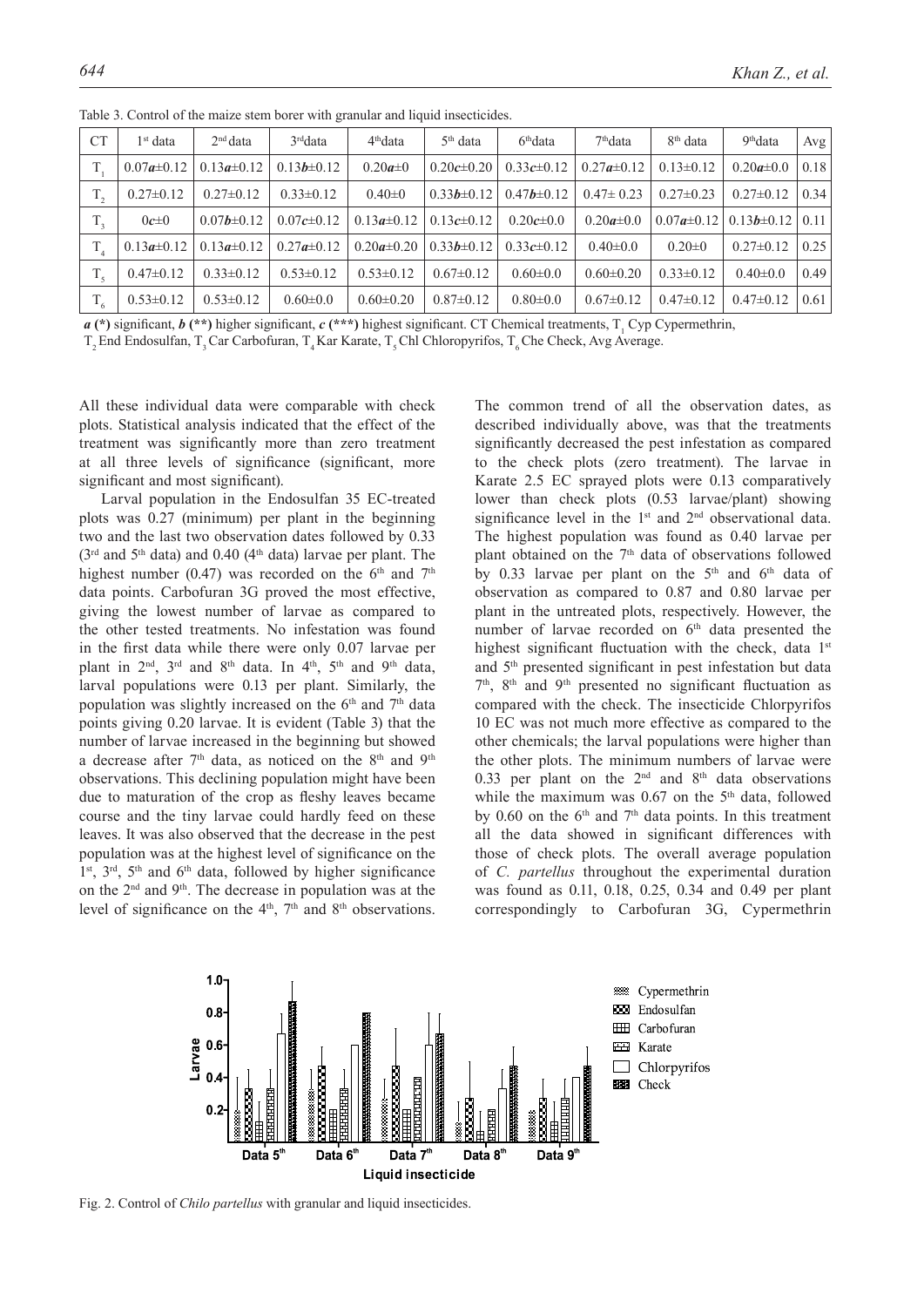

Fig. 3. Incidence of dead heart plants damaged by *Chilo partellus.*

10 EC, Karate 2.5 EC, Endosulfan 35 EC and Chlorpyrifos 40 EC, in ascending order. Seasonal average in the check was 0.61 per plant, which was the highest of the treated plots. As a whole, Carbofuran was proven to be the most effective and Chlorpyrifos the least effective in this experiment.

## Occurrence of Dead Heart Plants

In some cases direct feeding by maize stem borer is not apparently visible. Rather, the affected plants remain dwarfed, showing stunted growth. The appearance of dead hearts is caused due to infestation of the maize stem borer, which was started at early stages of plant growth. It was found that in the beginning two data and the last three data of observation, the dead heart plants were not noticed. The data revealed that the number of dead hearts were being increased up to  $5<sup>th</sup>$ date of the data record and then declined in the next week followed by zero number. The maximum number was found at the 5<sup>th</sup> data point in all the treatments (including control). The number of dead hearts in the plots sprayed with Cypermethrin 10 EC was at the level of significance and higher significance on the  $4<sup>th</sup>$ and 5th data as compared to check plots, respectively, while no significant variations were noted on the other two dates of data record. Similarly, the population

recorded in the plots sprayed with Carbofuran 3G showed the level of higher significance on the  $3<sup>rd</sup>$  and 5th data record but insignificant differences on the other dates in this treatment, too. These statements indicate that all the treatments proved insignificant on the basis of the presence of the dead hearts except  $3<sup>rd</sup>$  and  $5<sup>th</sup>$ data in the plots applied with the granular insecticide, the Carbofuran 3G and  $4<sup>th</sup>$  and  $5<sup>th</sup>$  in the plots sprayed with Cypermethrin. It can be inferred from the data in Table 4 that the treatments fairly controlled the targeted pest as showing less number of dead hearts than those found in the check plots.

On the basis of seasonal average (dead heart plants per plot) the efficacy of the tested chemical could be ranked as Carbofuran 3G, Cypermethrin 10 EC, Karate 2.5 EC, Endosulfan 35 EC and Chlorpyrifos 40 EC (0.55, 0.58, 0.70, 0.70 and 0.14 when compared with the untreated observations showing 1.28 plants per plot). The insecticide Carbofuran 3G was the most effective and Chlorpyrifos 40 EC the least effective in this experimental trial. Cypermethrin 10 EC was significantly different at  $4<sup>th</sup>$  data (1 affected plant/plot) and more significantly different at 5<sup>th</sup> data (2.0 affected plants/plot) than the corresponding infestation found in control plots (3.3 and 5.0 affected plants, respectively).

Table 4. Effect of insecticides on incidence of dead heart plants caused by *Chilo partellus*; average number of dead heart plants per plot recorded on weekly intervals.

| <b>CT</b>  | 1 <sup>st</sup> data | 2 <sup>nd</sup> data | $3rd$ data       | $4th$ data     | $5th$ data      | $6th$ data      | 7 <sup>th</sup> data | 8 <sup>th</sup> data | 9 <sup>th</sup> data | Avg  |
|------------|----------------------|----------------------|------------------|----------------|-----------------|-----------------|----------------------|----------------------|----------------------|------|
| $T_{1}Cyp$ | $0\pm 0$             | $0\pm 0$             | $1\pm 0$         | $1a\pm 1$      | $2b\pm 0$       | $.3 \pm 0.58$   | $0\pm 0$             | $0\pm 0$             | $0\pm 0$             | 0.58 |
| T. End     | $0\pm 0$             | $0\pm 0$             | $1.3 \pm 0.58$   | $1a\pm0$       | $3.7 \pm 0.58$  | $0.33 \pm 0.58$ | $0\pm 0$             | $0\pm 0$             | $0\pm 0$             | 0.70 |
| T. Car     | $0\pm 0$             | $0\pm 0$             | $0.33b \pm 0.58$ | $2\pm 0$       | $1.7b \pm 0.58$ | $1 \pm 1$       | $0\pm 0$             | $0\pm 0$             | $0\pm 0$             | 0.55 |
| T. Kar     | $0\pm 0$             | $0\pm 0$             | $1\pm 0$         | $1.7 \pm 0.58$ | $3\pm1$         | $0.67 \pm 1.2$  | $0\pm 0$             | $0\pm 0$             | $0\pm 0$             | 0.70 |
| T. Chl     | $0\pm 0$             | $0\pm 0$             | $1.7 \pm 0.58$   | $3\pm1$        | $4.3 \pm 1.2$   | $.3 \pm 0.58$   | $0\pm 0$             | $0\pm 0$             | $0\pm 0$             | 1.14 |
| $T_6$ Che  | $0\pm 0$             | $0\pm 0$             | $2\pm 0$         | $3.3 \pm 1.2$  | $5\pm1$         | $1.3 \pm 1.2$   | $0\pm 0$             | $0\pm 0$             | $0\pm 0$             | 1.28 |

 $a$  (\*) significant,  $b$  (\*\*) higher significant. CT Chemical treatments, T<sub>1</sub> Cyp Cypermethrin, T<sub>2</sub> End Endosulfan, T<sub>3</sub> Car Carbofuran, T<sub>4</sub> Kar Karate, T<sub>5</sub> Chl Chloropyrifos, T<sub>6</sub> Che Check, Avg Average.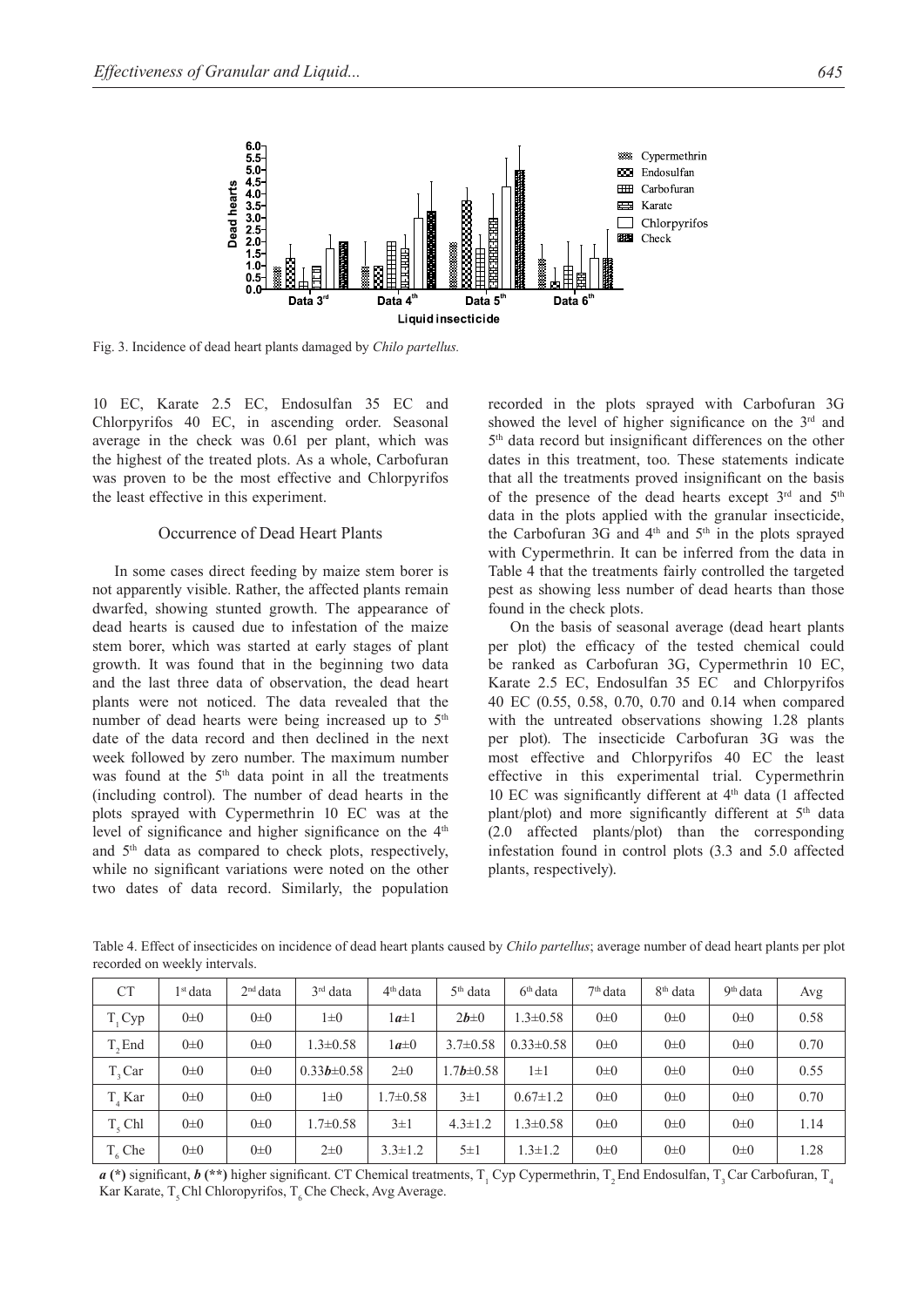

Fig. 4. Damage of maize plants caused by *Chilo partellus.*

#### Incidence of Damaged Plants

Damage to maize plants includes damaged leaves, stems and ears/cobs. It was observed during the data recording that all these parts were damaged by larvae of *C. partellus* (Table 5). The data showed that the average number of damaged plants in the plots treated with Cypermethrin 10 EC were  $0.67$  in the 1<sup>st</sup> and  $2<sup>nd</sup>$  record of data as compared with the corresponding check plots showing 3.3 and 2.7 plants per plot, respectively. Maximum numbers of damaged plants were obtained as 2.00 plants per plot on the  $6<sup>th</sup>$  observation and minimum as 0.33 plants recorded on the last observation. Most of the data were significantly better than check plots. Seasonal data was also shown to be significantly effective over untreated crops. The population (1.14) was comparable with that of control (3.67), indicating remarkable variation. This data indicated that damaged plants increased from data  $1<sup>st</sup>$  to data  $6<sup>th</sup>$  ascendingly, and then decreased from 7<sup>th</sup> to 9<sup>th</sup>. It may have been due to the reason that the plants were at growing stage having tender leaves and stems so the attack and feeding of the maize stem borer was easier. In contrast, when it matured, all parts of the plant became hard enough that the insects would not easily feed on it. It can be inferred from the data that the observations recorded on the  $1<sup>st</sup>$ ,  $2<sup>nd</sup>$ ,  $5<sup>th</sup>$ ,  $6<sup>th</sup>$  and  $9<sup>th</sup>$  data points revealed significant variation, and data  $3<sup>rd</sup>$ ,  $4<sup>th</sup>$  and  $8<sup>th</sup>$  showed higher

significant differences with the check, but data  $7<sup>th</sup>$  did not show any significance as compared to check.

In the case of Endosulfan, less damaged plants (1.33) were found in data 1<sup>st</sup> followed by 1.7 in 7<sup>th</sup> and 9<sup>th</sup>, 2 in  $2^{nd}$  and  $8^{th}$ ,  $2.3$  in  $5^{th}$ ,  $2.7$  in  $3^{rd}$  and  $6^{th}$  and  $3$  in  $4^{th}$ . The average number of damaged plants of all the data showed insignificant variation with that of check plots corresponding to the respective dates of observation.

In Carbofuran-treated plots, damaged plants were 0 in 1<sup>st</sup> data followed by 0.33 in 2<sup>nd</sup> and 9<sup>th</sup>, 0.67 in 3<sup>rd</sup>, 4<sup>th</sup> and  $8<sup>th</sup>$ , 1 in 5<sup>th</sup> and 7<sup>th</sup> and 1.3 in 6<sup>th</sup>. Damaged plants in 1<sup>st</sup>,  $2<sup>nd</sup>$ ,  $5<sup>th</sup>$ ,  $7<sup>th</sup>$  and  $9<sup>th</sup>$  described significant alteration with the check.  $3<sup>rd</sup>$ ,  $4<sup>th</sup>$  and  $6<sup>th</sup>$  indicated higher significant differences from those occurring in check plots, while the data recorded on the 8<sup>th</sup> date of observation was found to be different from that of the check plots at level of the highest significance.

The maximum number of damaged plants (2.7 plants/plot) in the plots sprayed with Karate were noted in  $6<sup>th</sup>$  data, followed by 2.3 in the  $4<sup>th</sup>$ , 2 in the  $3<sup>rd</sup>$ ,  $5<sup>th</sup>$  and  $7<sup>th</sup>$ , 1.7 in the  $8<sup>th</sup>$ , 1.3 in the  $2<sup>nd</sup>$  and  $9<sup>th</sup>$ , and 1 in data 1<sup>st</sup> in descending order. All the data in karate treatment indicated that significant difference with the check plot was obtained only during the 8<sup>th</sup> observation. The other dates of observations were found to be insignificantly different from the respective control observation. Regarding the effect of Chlorpyrifos, the results indicated that this treatment proved to be

| <b>CT</b>  | $1st$ data       | 2 <sup>nd</sup> data | $3rd$ data      | $4th$ data      | $5th$ data     | 6 <sup>th</sup> data | 7 <sup>th</sup> data | 8 <sup>th</sup> data | 9 <sup>th</sup> data | Avg  |
|------------|------------------|----------------------|-----------------|-----------------|----------------|----------------------|----------------------|----------------------|----------------------|------|
| $T_{1}Cyp$ | $0.67a \pm 0.58$ | $0.67a \pm 0.8$      | $1b\pm 1$       | $1.3b \pm 0.58$ | $1.3a \pm 1.2$ | $2a\pm 1$            | $1.7 \pm 0.58$       | $1.3b \pm 0.58$      | $0.33a \pm 0.8$      | 1.14 |
| T. End     | $1.33 \pm 1.2$   | $2\pm1$              | $2.7 \pm 1.2$   | $3\pm1$         | $2.3 \pm 0.58$ | $2.7 \pm 1.5$        | $1.7 \pm 0.58$       | $2\pm 0$             | $1.7 \pm 0.58$       | 2.15 |
| T. Car     | $0.0a \pm 0.0$   | $0.33a \pm 0.8$      | $0.67b \pm 0.8$ | $0.67b \pm 0.8$ | $1a\pm 1$      | $1.3b \pm 0.8$       | $1a\pm 1$            | $0.67 \pm 0.8$       | $0.33a \pm 0.8$      | 0.66 |
| T.Kar      | $1 \pm 0.0$      | $1.3 \pm 0.58$       | $2\pm1$         | $2.3 \pm 0.58$  | $2\pm 0$       | $2.7 \pm 0.58$       | $2\pm 0$             | $1.7a \pm 0.58$      | $1.3 \pm 1.5$        | 1.81 |
| T. Chl     | $2.7 \pm 1.2$    | $2.3 \pm 0.58$       | $3\pm1$         | $3.7 \pm 0.58$  | $1.7 \pm 2.1$  | $3.7 \pm 0.58$       | $3\pm1$              | $2.7 \pm 0.58$       | $2.3 \pm 0.58$       | 2.7  |
| T. Che     | $3.3 \pm 1.2$    | $2.7 \pm 0.58$       | $4.7 \pm 1.2$   | $4\pm 0$        | $4.7 \pm 0.58$ | $4.7 \pm 0.58$       | $3.3 \pm 0.58$       | $3\pm 0$             | $2.7 \pm 0.58$       | 3.67 |

Table 5. Damage of maize plants caused by *Chilo partellus*; average number of damaged plants in treated and untreated plots.

 $a$  (\*) significant,  $b$  (\*\*) higher significant,  $c$  (\*\*\*) highest significant. CT Chemical treatments,  $T_1$  Cyp Cypermethrin,  $T_2$  End Endosulfan, T<sub>3</sub> Car Carbofuran, T<sub>4</sub> Kar Karate, T<sub>5</sub> Chl Chloropyrifos, T<sub>6</sub> Che Check, Avg Average.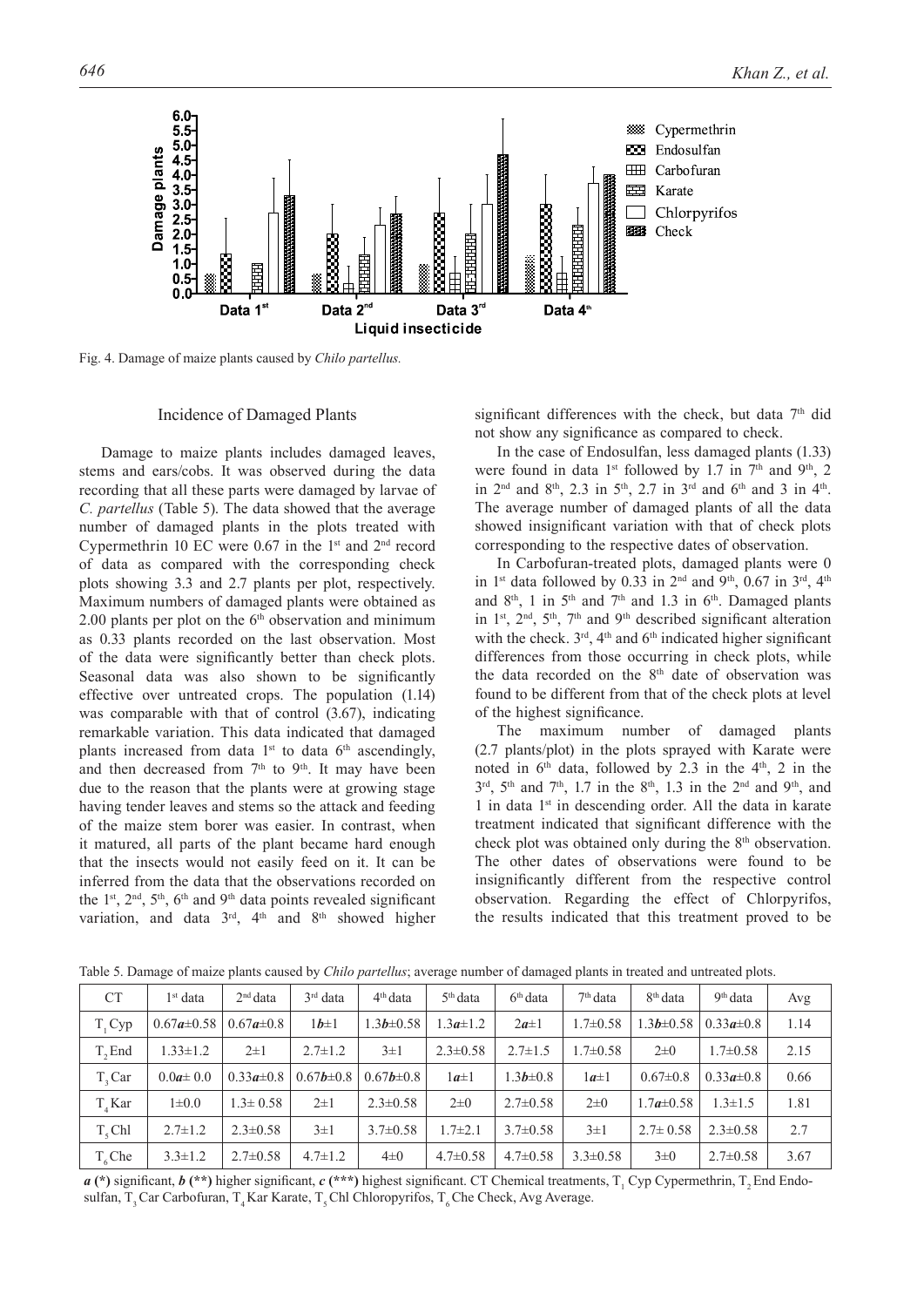

Fig. 5. Damage of maize plants caused by *Chilo partellus.*

least efficient in controlling the maize stem borer as it gave the highest number of damaged plants (Table 5). Therefore, overall data of this treatment showed no significant reduction in pest population as compared with the other tested chemicals. Maximum numbers of damaged plants were 3.7 found in data 4<sup>th</sup> and 6<sup>th</sup>, followed by 3 in  $3<sup>rd</sup>$  and  $7<sup>th</sup>$ , 2.7 in 1<sup>st</sup> and 8<sup>th</sup>, 2.3 in 2<sup>nd</sup> and 9<sup>th</sup> data, but minimum numbers of damaged plants were recorded in 5<sup>th</sup> data (1.7). Although this treatment was not significantly effective, it gave better results than zero treatment (check). Considering the seasonal data in Table 3, the average number of damaged plants in all treatments (Cypermethrin 10 EC, Endosulfan 35 EC, Carbofuran 3G, Karate 2.5 EC and Chlorpyrifos 40 EC) were obtained as 1.14, 2.15, 0.66, 1.81 and 2.7, respectively, as compared with the check plots (3.67).

#### Effects of Treatments on Crop Yield

Data in Table 6 reveals that maize yield of all the treated plots was higher than that of the untreated plot. In the plots sprayed with Cypermethrin 10 EC and Karate 2.5 EC average number of ears were recorded the same (i.e,  $6.7* \pm 0.58$  per five plants), which showed significant difference with the check plot  $(4.7\pm0.58)$ .

In Endosulfan 35 EC- and Chlorpyrifos 40 EC-treated plots, the average number of ears per five plants were 5.7±0.58 and 5.3±0.58 respectively, which indicated insignificant variation with check  $(5.3\pm0.58)$ . However, in the Carbofuran 3G-treated plot, the average number of ears  $(7.3^{**} \pm 0.58)$  was the highest of all treatments and described the highest significant difference with the check. Before shelling weight of ears and after shelling weight of grain and cobs in plots sprayed with Carbofuran 3 G were 2111\*\*\*±113 and 2107\*\*\*±114 grams per five plants, which was highest of all the treatments, followed by Cypermethrin (1963\*\*\*±126 and 1960\*\*\*±126 grams). These two treatments showed the highest significant difference as compared to check plots  $(1270 \pm 32$  and  $1267 \pm 34$  grams). In Karatetreated plots the weight of ears before shelling was recorded as 1717\*±277 grams, and after shelling total grain and cob weight was 1713\*±276 grams, showing significant variation with the check. In the case of the application of Endosulfan and Chlorpyrifos, weights of ears before shelling were found to be 1438±101 and 1381±25 g, while weights of grain+cobs after shelling were recorded as 1437±100 and 1375±25 g respectively, which indicated no significant variation when compared with those of check plots (1270±32 and

Table 6. Effect of treatments applied against *Chilo partellus* on crop yield; average number of yield per treatment recording before and after shelling.

| <b>CT</b>     | <b>NFP</b>       | <b>WEBS</b>     | TWGCS           | <b>DWBAS</b>  | MC(%)       |
|---------------|------------------|-----------------|-----------------|---------------|-------------|
| Cypermethrin  | 6.7 $a \pm 0.58$ | 1963 $c\pm 126$ | 1960 $c\pm 126$ | $3.0 \pm 0.0$ | $15\pm0.86$ |
| Endosulfan    | $5.7 \pm 0.58$   | $1438 \pm 101$  | $1437 \pm 100$  | $1.3 \pm 1.5$ | $16\pm0.98$ |
| Carbofuran    | $7.3b \pm 0.58$  | 2111 $c\pm 113$ | 2107 $c\pm114$  | $5.0 \pm 1.0$ | $15\pm0.91$ |
| Karate        | 6.7 $a\pm 0.58$  | 1717 $a\pm 277$ | 1713 $a\pm 276$ | $4.0 \pm 1.0$ | $15\pm0.20$ |
| Chlorpyriphos | $5.3 \pm 0.58$   | $1381 \pm 25$   | 1375±25         | $5.7 \pm 1.2$ | $15\pm0.90$ |
| Check         | $4.7 \pm 0.58$   | $1270 \pm 32$   | $1267 \pm 34$   | $3.0 \pm 1.7$ | $16\pm0.68$ |

*a* (\*)significant, *b* (\*\*) higher significant, *c* (\*\*\*) highest significant; While CT means chemical treatments, T<sub>1</sub> Cypermethrin,  $T_2$  Endosulfan,  $T_3$  Carbofuran,  $T_4$  Karate,  $T_5$  Chlorpyriphos and  $T_6$  Check, NFP No of ears per five plants, WEBS Weight of ears before shelling, TWGCS Total weight of grain and cobs after shelling, DWBAS difference between weight before and MC after shelling, MC Moisture continent %.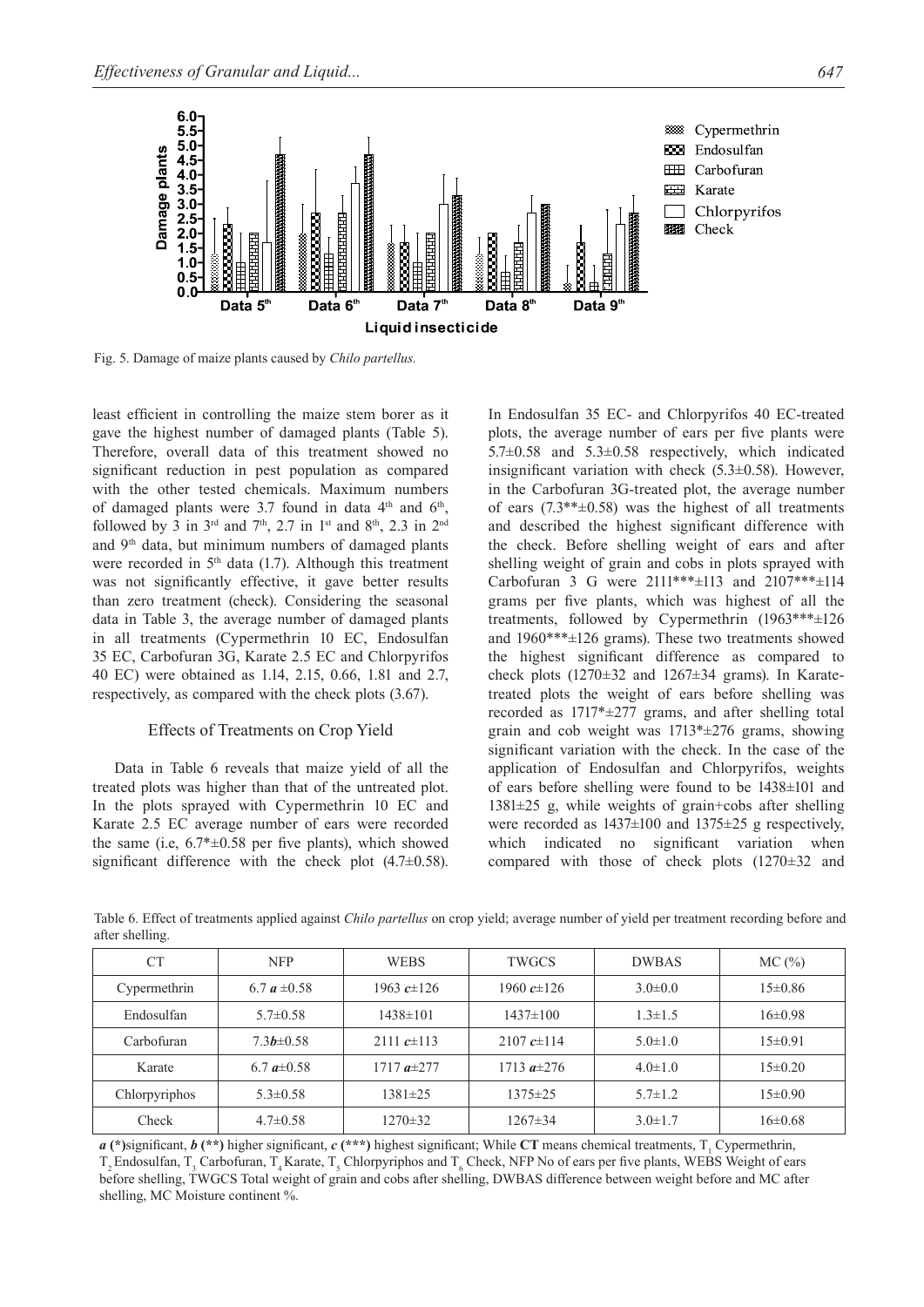

Fig. 6. Effect of treatments applied against *Chilo partellus* on crop yield (diff means different, b/w: between, wt: weight, bf: before, af: after, shl: shelling).

 $1267±34$  g). It was finally determined from Table 5 that Carbofuran-treated plots produced the highest yield, followed by Cypermethrin, Karate, Endosulfan and Chlorpyrifos in ascending order. Moisture contents of the grains were determined with the help of a portable moisture tester - in the range of 15 to 16%. The obtained results indicated that there was no considerable difference in moisture of the grains from all treated plots.

Results of the current study evidenced that *C. partellus* infestation remained significantly lower in all the granular and liquid treatments as compared to check (zero treatment). It was also found that the yield of maize was higher in the treated plots as compared to check, in which no chemical application was done. The most effective in this regard proved to be the granular form of insecticide, i.e., Carbofuran 3G, which not only controlled the *C. partellus* but also caused the highest yield of the maize grain. Similar results were obtained by many researchers in the past that used Carbofuran 3G against the maize stem borer [28]. These authors reported that the efficacy of Carbofuran was the highest in suppression of population of *C. partellus* as well as enhancement of grain yield.

In contrast, our findings cannot be exactly compared on the basis of the amount of efficacy, which might be due to variations induced by multiple factors, i.e., differences in methods of treatments, pesticide doses, stage of crop growth, status of the pest, and intensity of physical factors including temperature, relative humidity, degree and days, etc.

Best control was obtained by a single application of Carbofuran 3G in leaf whorl on 15-day-old crop [29]. Our results are in accordance with those reported by authors getting the highest efficacy of Carbofuran 3G in suppressing the *C. partellus* population when applied in plant whorl [30].

However, overall Carbofuran proved the best in controlling *Chilo partellus* larvae, plant damage, dead heart plants and increasing crop yield more than the other treatments in this trial. Moreover, the previous experiments proved that all the tested granular formulation efficiency controlled the target pest limited the formation of dead heart plant and

reduced the damage caused by *C. partellus*. So, among these insecticides Carbofuran was the best one after Padon, followed by Diazinon 5G and Fipronil 0.3G and Disulfoton 5G in descending order as compared to check, respectively (Zahid khan unpublished data). In the previous work of Ahmed et al. [31], the reason for Carbofuran application that showed the least infestation in the plots treated with Carbofuran as compared to plots treated with Cypermethrin.

Results of the present studies show that the insecticide Cypermethrin proved the second most effective among the liquid-formulated treatments in controlling *C. partellus* in maize be comparable and in conformity with a number of previous workers [32].

In contrast, the performance of Chlorpyrifos 40 EC was not so effective against the maize stem borer, which resulted in an enhanced amount of reduced plant damage. These results can be broadly corroborated with those obtained by Neupane et al. [33], who stated that Chorpyriphos (foliar application) was more effective than Cypermethrin. However, our results are not in close agreement with those reported by Bhat and Baba [34], who obtained efficient control of *C. partellus* by applying Chlorpyrifos, but such differences in efficacy may be due to many factors, e.g., environmental conditions, pest status, soil type, crop conditions, method of experimentation, etc.

The application of Endosulfan 35 EC in the present experiment revealed that this insecticide was effective against plant injury, dead hearts and the larvae of the maize stem borer; similar opinions were also given by a number of previous researchers and support the results of our experimentation [31, 34-35]. The application of the liquid insecticide Karate was not proved to be responsive treatment. Similar results were obtained by Singh et al. [36], who reported as a precise conclusion that liquid insecticides were less efficient than granular formulations.

In other words, a minimal increase in the concentration of recommended doses of insecticides can result in a significant modification in the lethal effect. In the present research, the recommended amount of Cypermethrin 10 EC 500 ml/ha applied was effective against *C. partellus*, while an excessive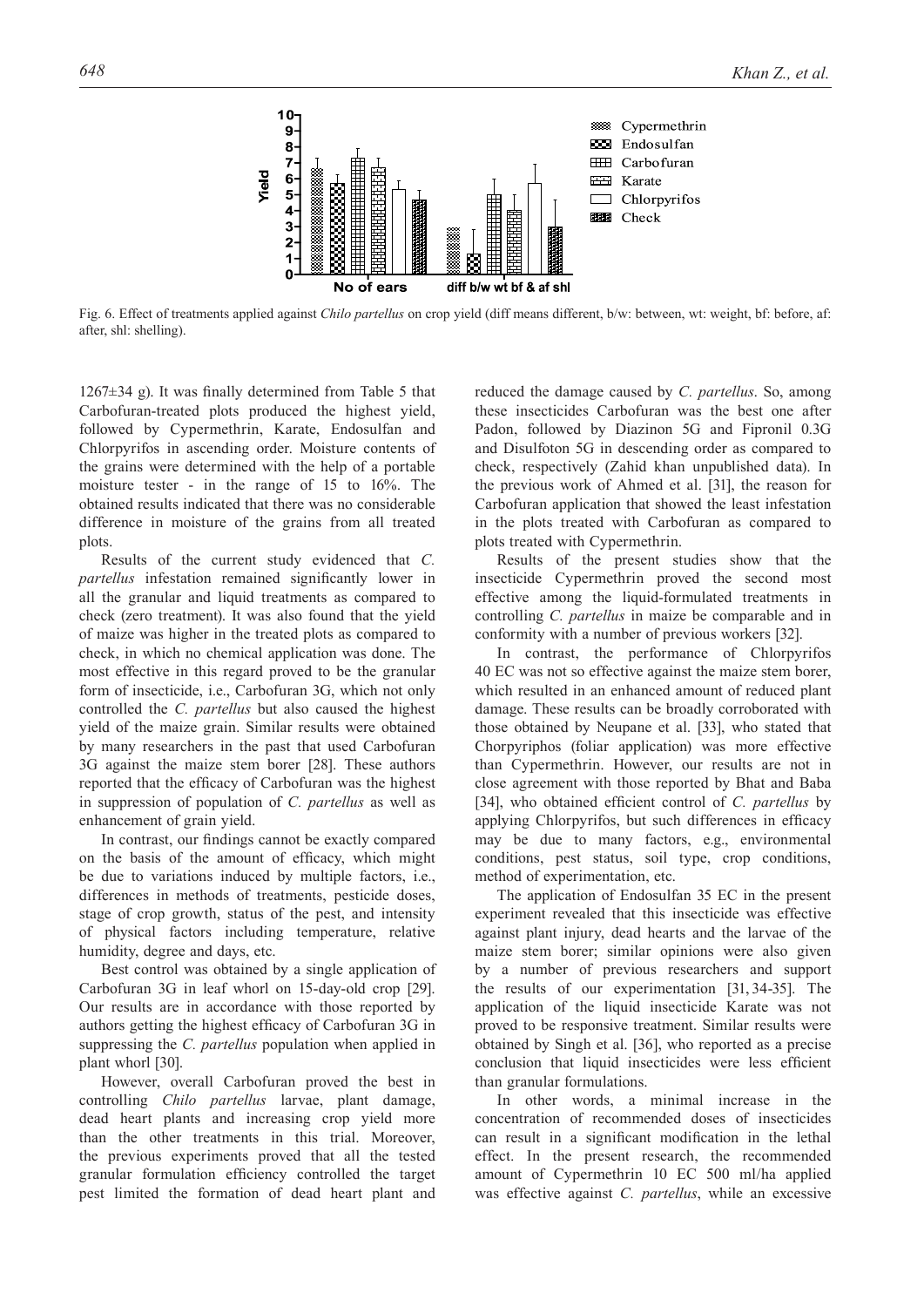concentration of Cypermethrin 25 EC 1000 ml/ha was evaluated by Kumar et al. [37] under field conditions against the *Coccinella septumpunctata* population. But Mamun and Ahmed [38] tested the granular form of Cypermethrin 10 EC 100 g/ha to kill the target tea pests. Similarly, the applied dose of Karate was 2.5 EC 500 ml/ha in the current study to control maize pests, while the concentrated dose of lambda cyhalothrin 5 EC 500 ml/ha was used by Kumar et al. [37] against *C. septumpunctata*, which was also a more excessive amount than the lambda cyhalothrin 5 EC 300 ml/ha tested by Dudhbale et al. [39] against *Spodoptera litura* infesting soybean to reduce loss. Furthermore, the Chlorpyrifos 40 EC tested as standard dose on 500 ml/ha was obviously more concentrated than the Chlorpyrifos 20 EC 10 lit/ha, 1000 lit/ha [38] and Chlorpyrifos 3.5 lit/ha, 2.5 lit/ha [40]. Dash and Mukherjee [41] applied Carbofuran 3G, 1 kg/ha of which was comparative less than the Carbofuran 3G 20 kg/ha used in present research, and recorded the most effective treatment in *C. partellus* mortality and increased crop yield. Like us, the same dose of Carbofuran 3G 30 kg/ha tested by Chakraborty [42] was found to be more effective for controlling yellow stem borer, *Scirpophaga incertulas* in the rice ecosystem. Endosulfan 35 EC 500 ml/ha experienced as the recommended dose in our research studies while these insecticides can be sprayed in different concentration doses for the expected control of pests such as Endosulfan (17.5%, 35%, 50%) EC or Cypermethrin 10 EC aerial application on maize crop with modified doses of 100 ml/ha, 125 to 175 ml/ha and 250 to 350 ml/ha. The recommended doses of insecticides were found to be more effective than other doses against insect pests. While still now a numerous number of the farmers were not satisfied and feeling that the recommended insecticide doses largely applied could not provide the estimated control of pests [43]. The maximum field doses of insecticides caused the highest percentage mortality of larvae [44].

#### **Conclusions**

It can be concluded from the achieved results of the present experimentation that all the tested liquid and granular insecticides performed well in suppressing maize stem borer and reducing plant damage. However, Carbofuran proved to be the best in controlling *C. partellus* larvae, plant damage and dead heart plants. Similarly, crop yield in this treatment was computed more than in the other treatments. Cypermethrin ranked second in efficacy, giving more commendable results than other treatments. This chemical suppressed maize stem borer and reduced plant damage to a greater extent, resulting in higher levels of the grain yield. The next effective treatment was Karate, followed by Endosulfan and Chlorpyrifos in descending order.

#### **Acknowledgements**

This study was supported by the Director of Agriculture, Research station, Baffa, Mansehra. Similarly, the equal respect and credits are going to Mr. Sana Ullah, Ph.D. student of the Zoology Department of Hazara University, Mansehra, who helped with statistical analyses. Mr. Waqar and Habib helped with data sampling in the field.

# **Conflict of Interest**

The authors declare no conflict of interest.

## **References**

- 1. ABID S.A., RAZA I.R., KHALIL A.L, KHAN M.N., ANWAR S.A., MASOOD M. A. Trend analysis and forecasting of maize area and production in Khyber Pakhtunkhwa, Pakistan. Eur. Acad. Res. **2** (4), 4653, **2014**.
- 2. SHAKOOR U., RASHID M., SABOOR A., KHURSHID N., HUSNAIN Z., REHMAN A. Maize production response to climate change in Pakistan: A time series assessment. Sarhad J. Agric. **33** (2), 320, **2017**.
- 3. TARIQ M., IQBAL H. Maize in Pakistan-An overview. Kasetsart J. (Nat. Sci.). **44** (5), 757, **2010**.
- 4. KHAN I., HASSAN G., MALIK N., KHAN R., KHAN H., KHAN, S. Effect of Herbicides on Yield and Yield Components of Hybrid Maize (*Zea mays*). Planta Daninha. **34**, (4), 729, **2016**.
- 5. MUHAMMD N., ASHIQ M., GAFFAR A., SATTAR A., ARSHAD M. Comparative efficacy of new herbicides for weed control in maize (*Zea mays* L.). Pakistan Journal of Weed Science Research. **18**, (2), **2012**.
- 6. SHAKOOR U., RASHID M., SABOOR A., KHURSHID N., HUSNAIN Z., REHMAN A. Maize production response to climate change in Pakistan: A time series assessment. Sarhad J. Agric. **33** (2), 320, **2017.**
- 7. GODFREY L.D., WRIGHT S.D., SUMMERS C.G., FRATE C.A. CORN. UC IPM online. Agriculture and Natural Resources, University of California., 1, **2014**.
- 8. KARAVINA C., MANDUMBU R., MUKARO R. Evaluation of three-way maize (Zea mays l) hybrids for yield and resistance to maize streak virus and turcicum leaf blight diseases. J. Anim. Plant Sci. **24** (1), 216, **2014**.
- 9. SHAH B., KHAN I.A., KHAN A., DIN M.M.U., JUNAID K., ADNAN M., SHAH SRA., ZAMAN M., AHMAD N., AKBAR R., FAYAZ W., INAYAT-URRAHMAN. Correlation between proximate chemical composition and insect pests of maize cultivars in Peshawar. J. Entomol. Zool. Stud. **4** (1), 312, **2016**.
- 10. BIRADAR S.R., KOTIKAL Y.K., GOUD K.B., BALIKAI R.A., BIRADAR D.P. Seasonal incidence and management of insect pests in maize., **1**, 100, **2010.**
- 11. LA GRANGE R., SCHRÖDER M., GLINWOOD R., IGNELL R., KRÜGER K. Leafhopper interactions with host plants – a role for volatile cues? 40 Years of the IOBC-WPRS Working Group" Pheromones and Other Semiochemicals in Integrated Production. Bulletin OILB-SROP; **126**, 22, **2017**.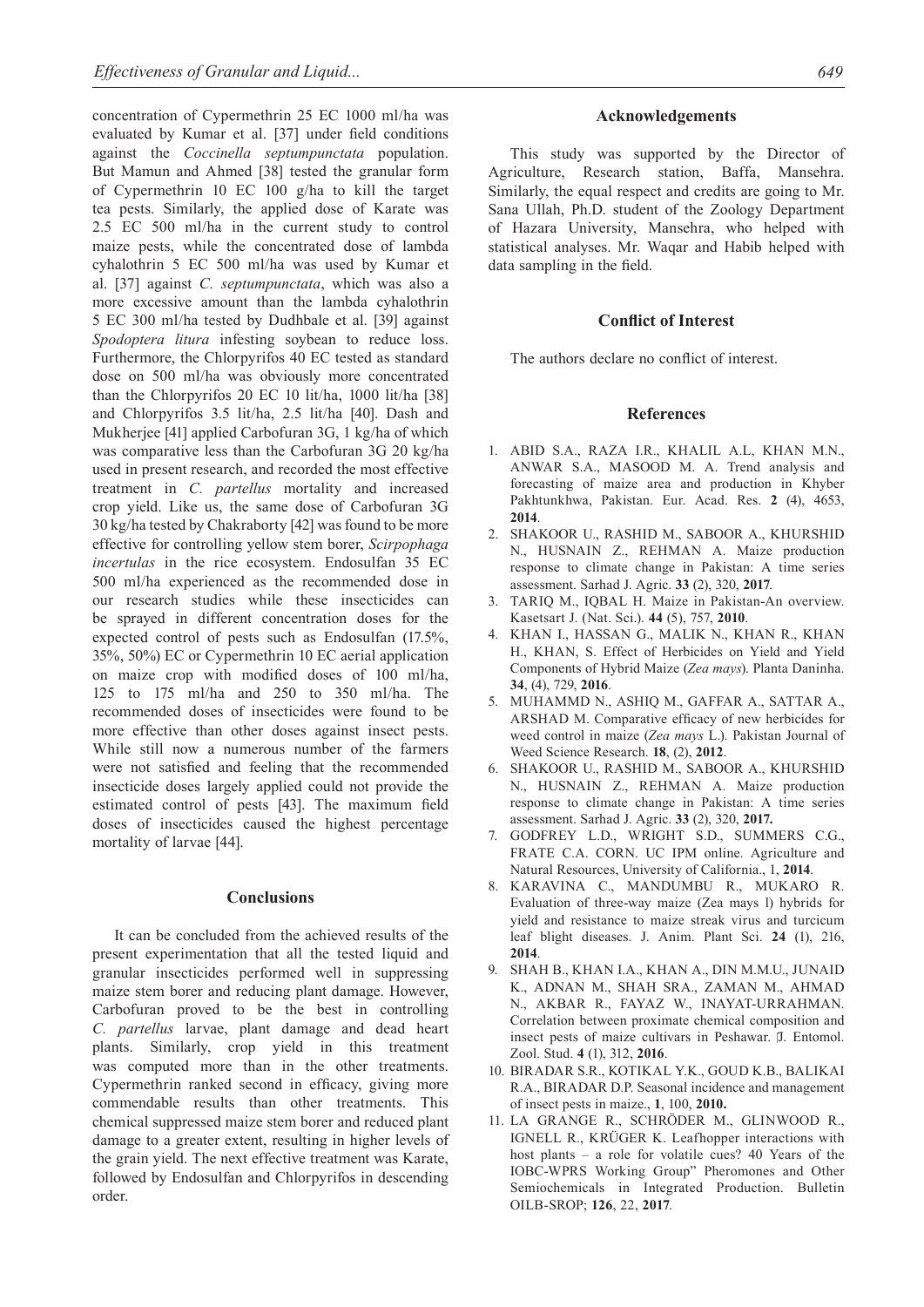- 12. QUISPE R., MAZÓN M., RODRÍGUEZ-BERRÍO A. Do Refuge Plants Favour Natural Pest Control in Maize Crops? Insects. **8** (3), 71, **2017**.
- 13. AHAD I., BHAGAT R.M., AHMAD H., MONOBRULLAH M. Population dynamics of maize stem borer, *Chilo partellus* Swinhoe in upper Himalayas of Jammu region. Sher-e-Kashmir University of Agricultural Sciences and Technology, Jammu-180001, India. J. Bio-Sci. **16**, 137, **2008**.
- 14. JINDAL J., HARI N. S. Resistance in maize to *Chilo partellus* swinhoe (Lepidoptera: Crambidae). J. Entomol. Res. **34,** 0974, **2010**.
- 15. TEFERA T., MUGO S., MWIMALI M., ANANI B., TENDE R., BEYENE Y., GICHUKI S., OIKEH S.O., NANG'AYO F., OKENO J., NJERU E. Resistance of Bt-maize (MON810) against the stem borers *Busseola fusca* (Fuller) and *Chilo partellus* (Swinhoe) and its yield performance in Kenya. Crop Prot. **89**, 202, **2016**.
- 16. CHOURADDI M., MALLAPUR C.P. Assessment of crop loss and economic injury level of maize stem borer, *Chilo partellus* (Swinhoe). J. Entomol. Zool. Stud. **5** (4), 1530, **2017**.
- 17. KUMAR R., ALAM T., RAI A.K. Symptom based artificial screening of promising maize germplasm against *Chilo partellus* (Swinhoe). J. Entomol. Zool. Stud. **5** (5), 1019, **2017**.
- 18. SHARMA P.N., GAUTAM P. Assessment of yield loss in maize due to attack by the maize borer, *Chilo partellus* (Swinhoe). Nepal J. Sci. Technol. **11**, 25, **2010**.
- 19. BHANDARI G., ACHHAMI B.B., NEUPANE S., SHARMA S.D. Differential resistance reaction of maize genotypes to maize stem borer (*Chilo partellus* Swinhoe) at Chitwan, Nepal. Journal of Maize Research and Development. **23**, (1), 133, **2016**.
- 20. KUMAR R., ALAM T. Bio-efficacy of some newer insecticides against maize stem borer, *Chilo partellus* (Swinhoe). J. Entomol. Zool. Stud. **5** (6), 1347, **2017**.
- 21. KHAN M.I., FARID A., KHAN A.M., KHATTAK S.U., SATTAR A. Studies on maize stem borer, *Chilo partellus*  in Peshawar valley. Insect Environ. **9**, 45, **2007**.
- 22. KHAN I.U., NAWAZ M., FAZAL S., KAMRAN S. Integrated pest management of maize stem borer, *Chilo partellus* (Swinhoe) in maize crop and its impact on yield. J. Entomol. Zool. Stud. **3** (5), 470, **2015**.
- 23. ARUNKUMARA C.G., BHEEMANNA M., SHAILA H.M. Field evaluation of insecticides for management of spotted stem borer, *Chilo partellus* (Swinhoe) (Lepidoptera: Crambidae) on maize. J. Entomol. Zool. Stud. **5** (5), 1719, **2017**.
- 24. IQBAL J., FAROOQ S.U., ALQARNI A.S., ALI H, ZESHAN A., ANSARI M. J. Management of maize stem borer (*Chilo partellus*) with insecticides of three formulations under field conditions. Indian J. Agr. Sci. **87**  (12), 1720, **2017**.
- 25. MASHWANI A.M., ULLAH F., SATTAR S., AHMAND S., KHAN M.A. Efficacy of different insecticides against maize stem borer, *Chilo partellus* swinhoe (Lepidoptera: Pyralidae) at Peshawar and Swat valleys of Khyber Pakhutunkhwa, Pakistan. Sarhad J. Agric. **27** (3), 459, **2011**.
- 26. VISHVENDRA D.V., KUMAR S., KUMAR R., VAIBHAV V. Screening of Maize Cultivars against Maize Stem Borer *Chilo partellus* (Swinhoe), under Natural Field Condition. Int. J. Curr. Microbiol. App. Sci. **6** (10), 1414, **2017**.
- 27. SALEEM A.M., AHMED N., KHAN K. District profile Mansehra, Islamabad., Earthquake Reconstruction and Rehabilitation Authority; 1, **2007**.
- 28. RAUF A., AYYAZ M., BAIG F., NAQQASH M.N., ARIF M.J. Response of *Chilo partellus* (Swinhoe) and entomophagous arthropods to some granular and new chemistry formulations in *Zea mays* L. J. Entomol. Zool. Stud. **5** (3), 1351, **2017**.
- 29. SALEEM Z., IQBAL J., KHATTAK S.G., KHAN M., MUHAMMAD N., IQBAL Z., KHAN F.U., FAYYAZ H. Effect of different insecticides against maize stem borer infestation at barani agricultural research station, Kohat, KPK, Pakistanduring Kharif 2012. Int. J. Life Sci. Res. **2**  (1), 23, **2014**.
- 30. ZULFIQAR A.M., SABRI M.A., RAZA M.A., HAMZA A., HAYAT A., KHAN A. Effect of temperature and relative humidity on the population dynamics of some insect pests of maize. Deptt of Entom, University of Agriculture, Faisalabad-Pakistan. Pak. J. Life. Soc. Sci. **8**, 16, **2010**.
- 31. AHMED S.O., ANJUM S.H., NAEEM M., ASHRAF M.Y. Determination of efficacy of Cypermethrin, Regent and Carbofuran against *Chilo partellus* Swin and biochemical changes following their application in maize plants. Int. J. Agr. Biol. **5** (1), 30, **2003**.
- 32. GUPTA S., HANDORE K., PANDEY I.P. Effect of insecticides against *Chilo partellus* (Swinhoe) damaging *Zea mays* (maize). Int. J. Parasitol. Res. **2** (2), 04, **2010**.
- 33. NEUPANE S., BHANDARI G., SHARMA S.D., YADAV S., SUBEDI S. Management of stem borer (*Chilo partellus* Swinhoe) in maize using conventional pesticides in Chitwan, Nepal. Journal of Maize Research and Development. **2**, (1), 13, **2016**.
- 34. BHAT Z. H., BABA Z.A. Efficacy of different insecticides against maize stem borer, *Chilo partellus* (swinhoe) and maize Aphid, *Phapalosiphum maids* (Fitch) infesting maize. Pak. J. Entomol. **29** (2), 73, **2007**.
- 35. RAGHUVANSHI V.S., RANA K.S. Effect of pesticides against *Chilo partellus* (Swinhoe) damaging stem of maize. Int. J. Life Sci. Pharm. Res. **1**, 101, **2012**.
- 36. SINGH B.U., RAO K.V., SHARMA H.C. Comparison of selection indices to identify sorghum genotypes resistant to the spotted stem borer *Chilo partellus* (Lepidoptera: Noctuidae). Int. J. Trop. Insect Sci. **31**, 38, **2011**.
- 37. KUMAR S., SINGH G., KUMAR S., SAIN Y. Evaluate the effect of novel insecticides on *Coccinella septumpunctata* population under field condition in black gram. Prog. Agric. **15** (2), 208, **2015**.
- 38. MAMUN M.S.A., AHMED M. Integrated pest management in tea: prospects and future strategies in Bangladesh. The Journal of Plant Protection Sciences. **3**, (2), 1, **2011.**
- 39. DUDHBALE C., SURPAM A., KOTHIKAR R., KOCHE M. Bio-efficacy of chemical insecticides against *Spodoptera litura* infesting soybean. American Journal of Entomology. **1**, (1), 16, **2017**.
- 40. SINGH A.P.B., KUMAR A., SINGH D.V. Field evaluation of *Beauveria bassiana* and *Metarhizium anisopliae* against major insect pest on paddy (*Oryza sativa* L.). Progress Agric. **15** (1), 62, **2015**.
- 41. DASH A.N., MUKHERJEE S.K. Insecticidal control of major insect pest of rice. Pest Management and Economic Zoology. **11**, (2), 147, **2003**.
- 42. CHAKRABORTY K. Assessment of the efficacy of some bio-rational pesticide formulations for the management of